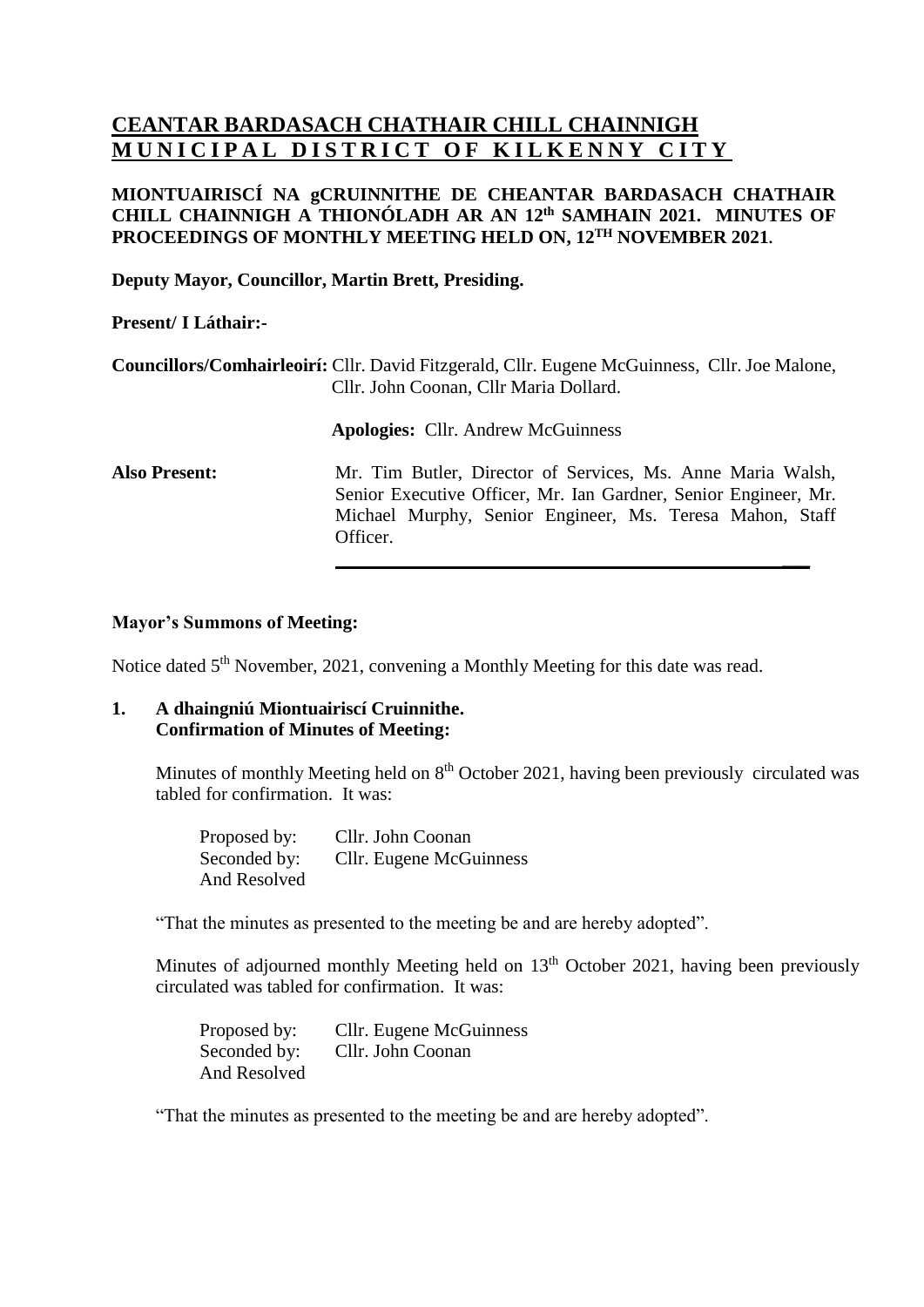### **2. Cúrsaí thabhairt ar aghaidh ordú ón Leas Méara Matters brought forward by direction of the Deputy Mayor.**

The Deputy Mayor:

- Acknowledged the great work of Kilkenny Civil Defence and gave details on the Civil Defence award night taking place on the  $1<sup>st</sup>$  December.
- Congratulated Ballyhale Shamrocks on their victory in the county final and commiserated with O'Loughlin Gaels.
- Wished Colin Fennelly and Joey Holden all the best on their retirement from the county team.
- Congratulated the Reverend Stephen Farrell on his appointment as Dean of Ossory.
- Advised that tickets for the Mayor's Concert on the 8<sup>th</sup> December will go on sale on Monday the  $15<sup>th</sup>$  November.
- Urged everyone to continue to wear masks, sanitise hands and reduce contacts to try and reduce the spread of Covid.

### **Votes of Sympathy**

The Members joined with the Deputy Mayor in offering a Vote of Sympathy to the families of the following recently deceased:

Harry Byrne, Clover, Gowran, Kilkenny. Kay Doyle, Waterford Road, Kilkenny.

A minute's silence was observed for the deceased.

#### **3. N-Boithre – Nuashonrú**  Roads update

#### **3 Year Roads Programme**

| Proposed by: | Cllr. John Coonan       |
|--------------|-------------------------|
| Seconded by: | Cllr. Eugene McGuinness |
| And Resolved |                         |

" That the 3 year road programme as circulated be ratified"

#### **Speed Limit Review**

Mr. Michael Murphy, Senior Engineer, updated the Members on the proposed speed limit changes in the City that were received under the current Speed Limit Review. He outlined on his recommendations but reminded Members that the Speed limit Review is a lengthy process and at present this is only the 1<sup>st</sup> draft.

Members thanked Mr. Murphy and raised the following: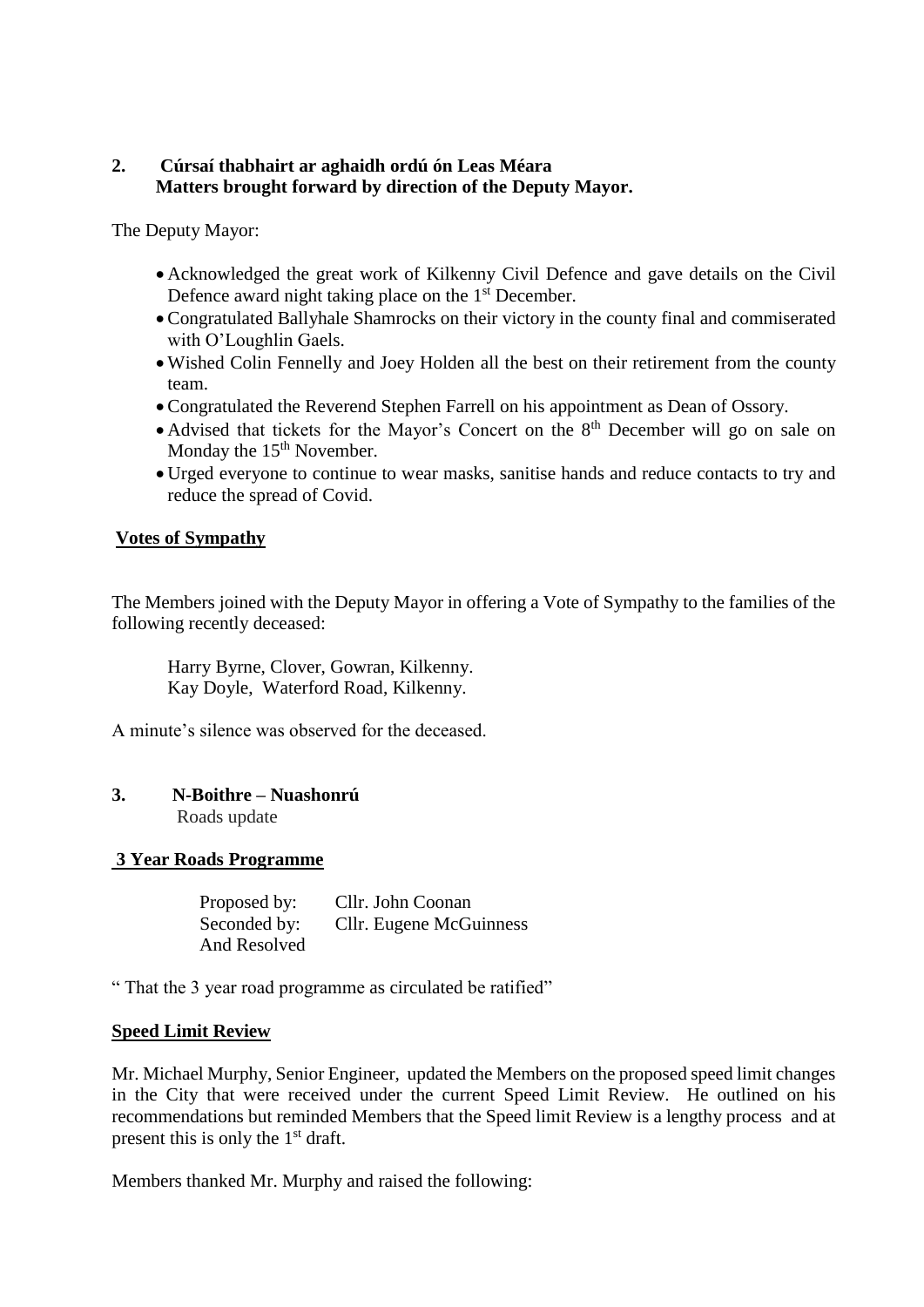- Footpath on Dunmore Road.
- Reducing speed limit from 80 km to 50 km and from 50 km to 30 km.
- Speed vans at certain times and locations.
- Speeding and all day parking on Nuncio Road.
- Park and Ride.

Mr. Murphy, Mr. Butler and Mr. Gardner responded to Members. Mr Murphy confirmed that the Dunmore Road comes under the remit of the TII. Mr. Butler reminded the Members that the Speed Limit Review has to be carried out in accordance with the guidelines and if the guidelines state that the appropriate speed limit has been applied to that road it should not be altered. Mr. Gardner confirmed that speed reduction measures could be introduced on some roads to slow the flow of traffic. New parking Bye-Laws will be considered under the proposed Traffic Management Plan. At present the Local Transport Plan is being drafted and this will determine actions for a Traffic Management Plan for the City. Public Transport including park and ride, footpaths, traffic management and parking will make up the four pillars of the Traffic Management Plan.

## **Update on Road Projects**

Mr Ian Gardner, provided a report for Members detailing road work updates for November. The report included information on improvement works in Ormonde Street, public lighting improvement works, bus shelter provision, fencing, footpath improvements works, traffic calming works, tree pruning, road markings and maintenance works. He also advised Members about the commencement of the feature lighting works at St. Canices Cathedral, works on the Ring Road to Ballyfoyle steps and the City Demarcation Project. He confirmed that the Watergate Urban Park Part 8 had been advertised and contract works awarded for various projects around the City.

The Members thanked Mr. Gardner and praised the staff on the quantity and quality of works around the City. They raised the following:

- Public lighting in Cypress Grove, Brooklawn, Loughboy Park and the public lighting efficiency programme.
- Works on Cootes Lane and actions in the Pollinator Plan
- River Management Plan.
- One way road between Old Newpark with Newpark Close.
- Changes to John Street Taxi Rank.
- Anti-social behaviour at St. Canices Steps
- Replacement of lights on John's Bridge.
- Appropriate trees on Ormonde Street, William Street and elsewhere in the City.
- Shared space on Ormonde Street and proposed completion date.
- Problem on Coach Road with tree branches and leaves.
- Accuracy of information for Demarcation Project.
- Public seating as part of Watergate Urban Park.
- Update on electric car charging points in the City
- Measures to prevent people parking on footpaths in Ballybought Street.
- Update on Lanes Programme
- Details of work at St Patrick's Church Junction.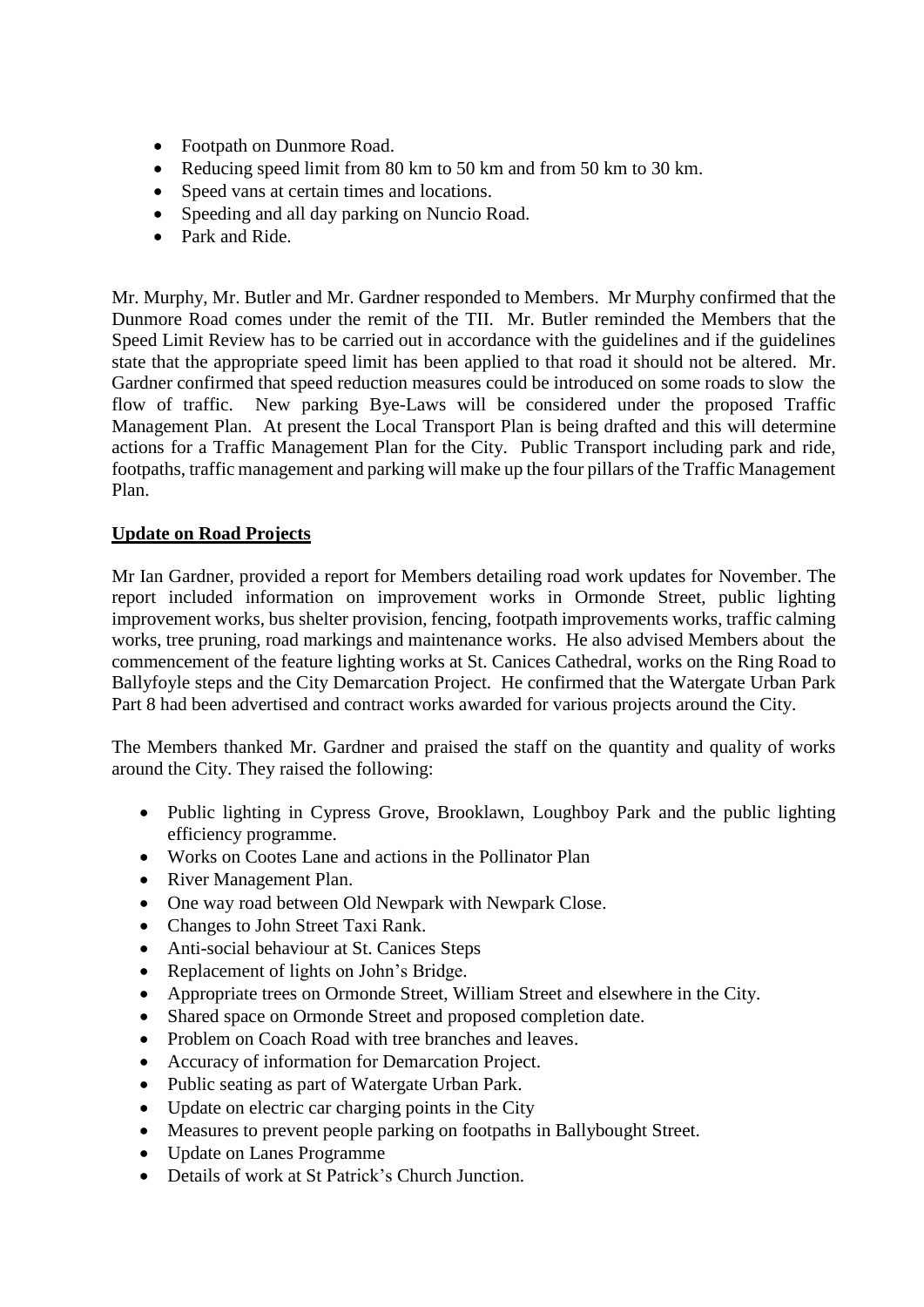• Expansion of city bus routes.

The Members congratulated Cllr. Maria Dollard on her invitation to attend a conference on remote working in Spain.

Mr. Ian Gardner and Mr. Butler responded to all the Members queries. Mr. Gardner advised on the progress and procedure for the provision of public lighting around the City and confirmed that areas mentioned by the Members were included in the plan. A River Management Plan would involve a number of organisations such as the OPW, National Parks and An Taisce coming together. It is not the Council's responsibility. Mr. Butler agreed to talk to the Parks Department to see if they have engagement with any of the organisations involved with the river.

Mr. Gardner agreed to look at the one way road in Newpark and if there are no objections convert it to two way. He will look at the Bye-Laws in relation to the John Street Taxi Rank. The incidents of antisocial behaviour at St. Canices steps have reduced but the area will continue to be monitored. The lighting of John's Bridge is part of the feature lighting programme and will be fitted with led lighting and include lighting up the footpath. Lighting the bridge itself is prohibited because of the presence of bats.

Mr. Gardner agreed that there are a lot of inappropriate trees around the city but these will be pruned before considering knocking them. The trees on Ormonde Street are appropriate and planted in tree pits to prevent roots from spreading. The Parks Department are developing a Tree Masterplan. Members can make representation if are aware of issues with trees, branches or leaves. Mr Gardner agreed that special attention is needed in relation to the Demarcation Project and a presentation will be made to Members at the December meeting.

Mr Butler confirmed that there are Bye-laws prohibiting outdoor drinking in public areas and while these Bye-laws were relaxed during the pandemic they are now been policed. Outdoor drinking is only permitted in licenced areas and will not be permitted in the Watergate Urban Park.

Mr. Gardner advised that he is awaiting a National Policy for guidance on the provision of car charging points in the city. In relation to Ormonde Road the area is not a shared space but there is 2 meters on either side of the road and pedestrians have right of way at crossing. The works will not be completed before Christmas but the first phase is well under way.

The provision of bollards on Ballybough Street were necessary to prevent parking. An update on some of the City Lanes will be provided at the next meeting. Mr Gardner gave details on the works being carried out at St. Patrick's Church Junction. Expansion of the bus routes is dependent on funding from the NTA but it hoped that the number of routes could be expanded to provide more direct routes and more frequent buses. An update on street signing will be presented to Members shortly. Members asked about parking facilities in the Medical Centre at Newpark for matches in Nolan Park. Mr Butler agreed to keep the consultation process open in relation to Nolan Park and see if the GAA will make an approach to the HSE for match day parking.

# **4. Fógraí Rúin - Notices of Motion**

**(14) 21 Maria Dollard**